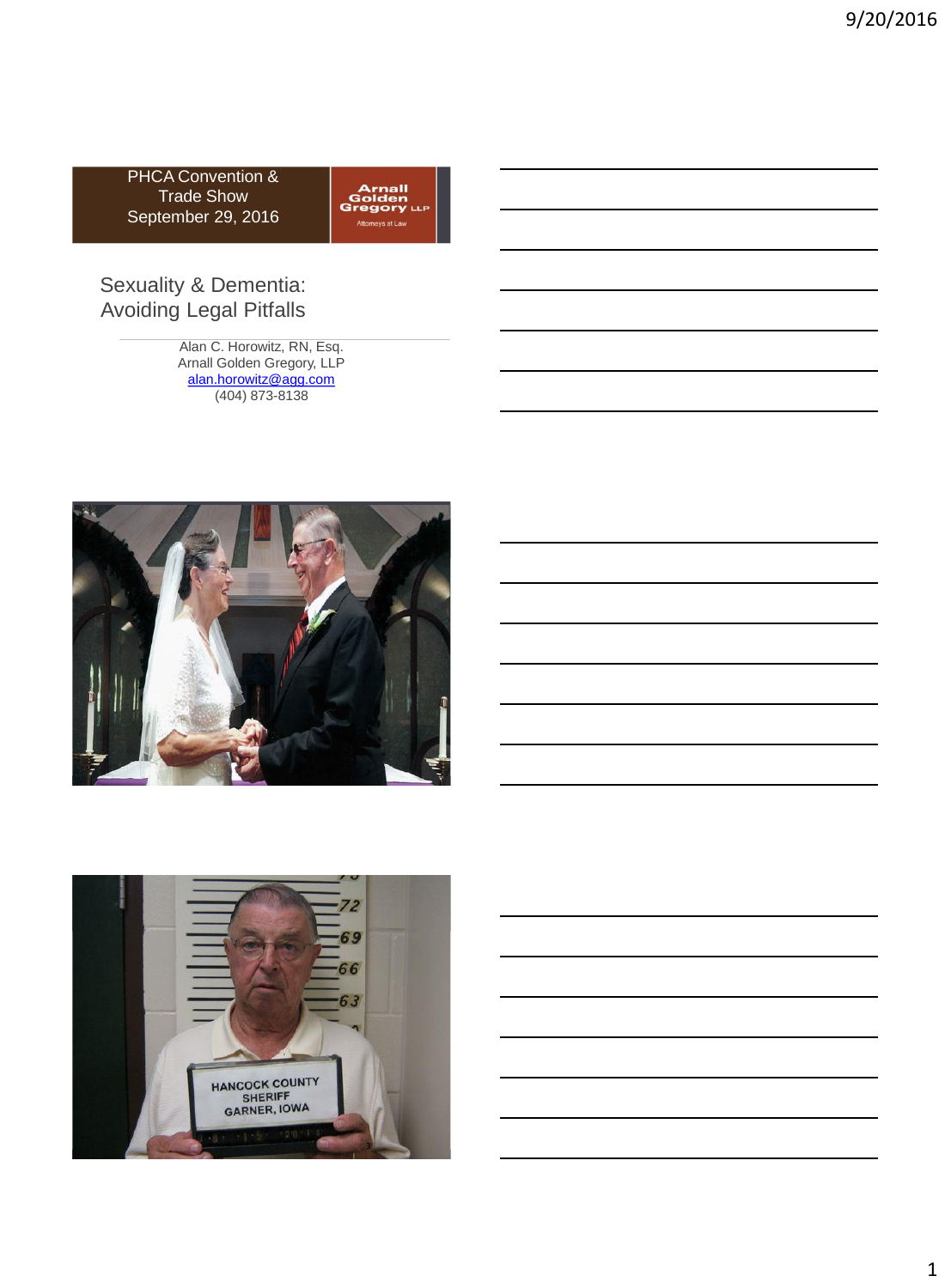#### Sexuality & Cognitively Impaired Residents

- Can a resident with dementia consent to sexual intimacy with another?
- What if the resident mistakenly believes another resident is her/his spouse?
- What are the rights of the resident(s)?
- What are the obligations of the facility?
- How can facilities mitigate, if not eliminate risks of liability while respecting resident rights?

#### Two Recent Cases Illustrate the Problem for SNFs

4

5

6

- *State of Iowa v. Henry Rayhons*
- Windmill Manor Nursing Home, Coralville, Iowa
	- *In the Matter of Steve Drobot, NHA*
	- *In the Matter of Karen Etter, DON*

#### *State of Iowa v. Henry Rayhons*

- May 15, 2014 Care Plan Meeting SNF informs Mr. Rayhons that his wife "did not have the cognitive ability to consent to sexual activity." (Wife had dementia.)
- May 23, 2014 Roommate complains that she heard noises indicative of sexual activity between Mr. & Mrs. Rayhons.
- Camera records Mr. Rayhons placing wife's undergarments in hamper
- SNF contacts law enforcement (DNA match semen/quilt)
- Mr. Rayhons admits to sexual intercourse with wife
- Mr. Rayhons charged with "Sexual Abuse in the 3rd Degree" (Class C Felony).

6

• Not guilty verdict (May 2015)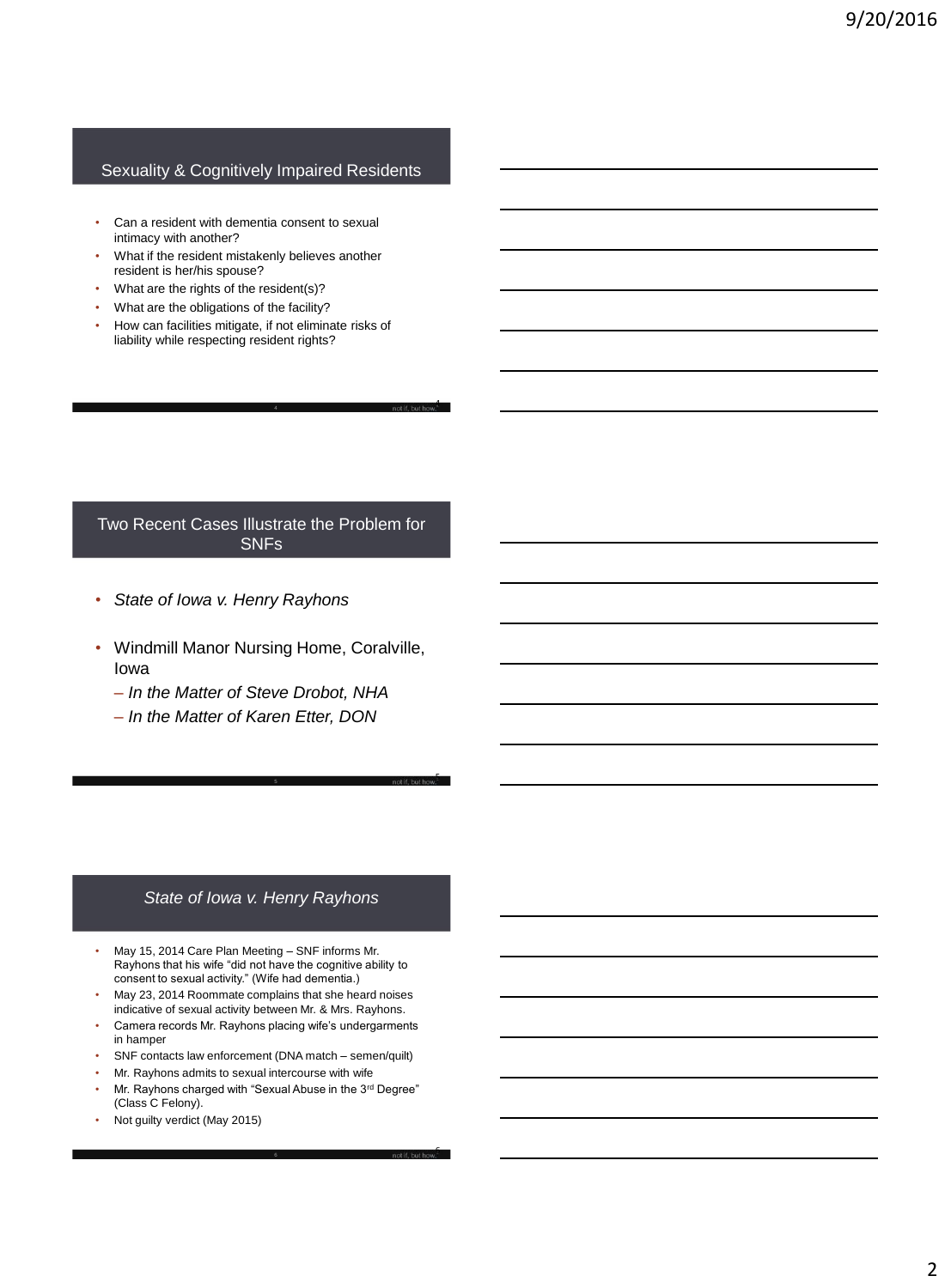# Windmill Manor Nursing Home

- MR 78 y/o former college professor
- FR 87 y/o retired secretary
- Both MR & FR had dementia
- November 17, 2009 Incident – MR & FR in bed together (both naked from waist down)
	- December 25, 2009 Incident
	- Residents found having intercourse

# Windmill Manor Nursing Home

7

8

9

- DON informed of possible sexual abuse between 2 residents in dementia unit
- Late entry in nurses' notes falsely stating exam conducted on female resident
- DON instructed staff to chart inaccurate note following allegation of sexual abuse (same two residents)

8

# Windmill Manor Nursing Home

- DON charged with: "unethical conduct" "failure to assure that nursing care provided under her supervision was adequate and delivered appropriately," "failing to assess, accurately document, or report the status of a patient" and "committing an act which caused physical, emotional injury to the patient."
- NHA charged with: 1) Professional incompetence; 2) Negligence; 3) Violation of a regulation.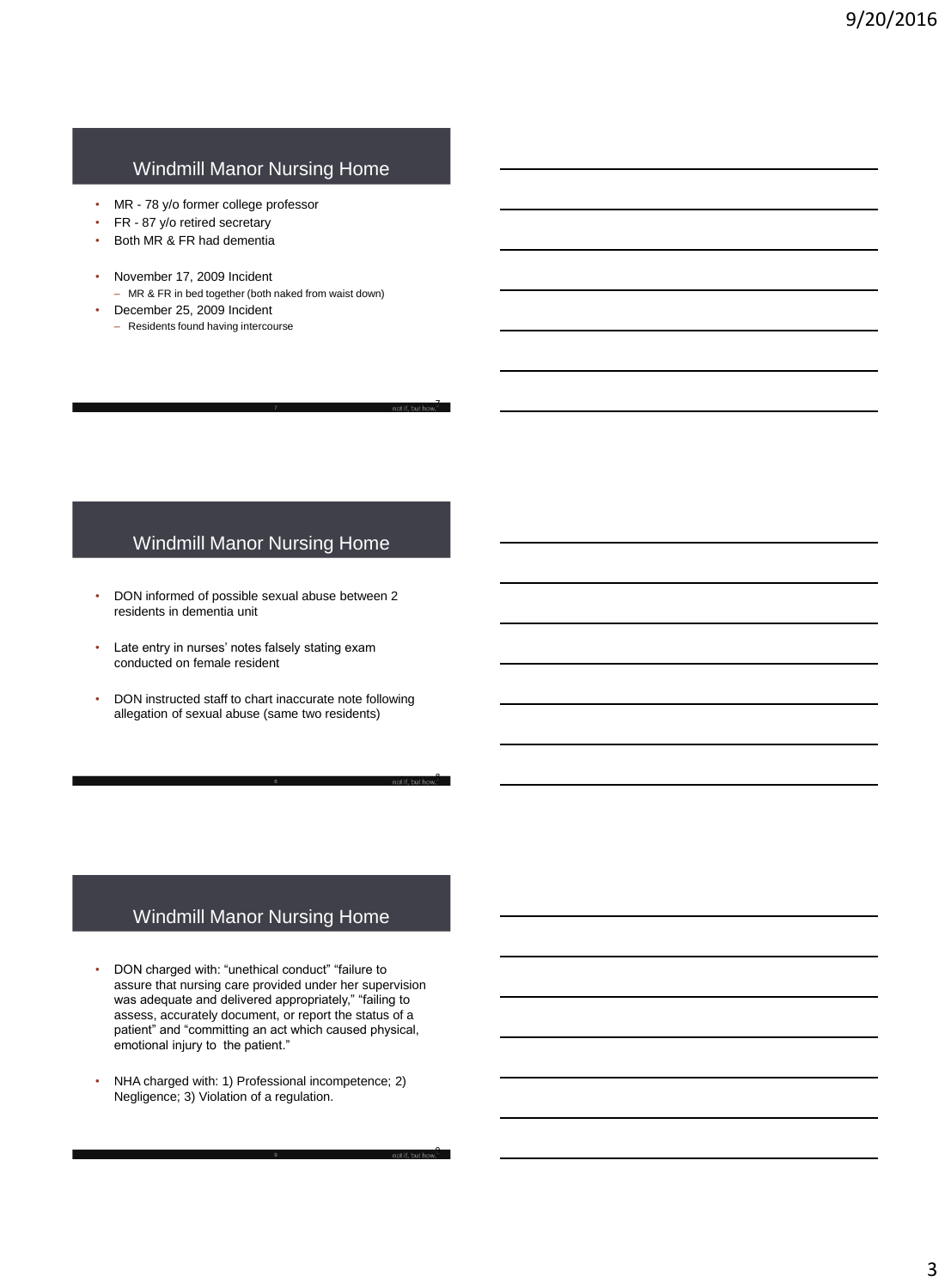#### Aftermath: Windmill Manor Nursing Home

- DON fired
- "It ruined my life."
- **NHA** fired
	- "It's the most difficult thing I've ever had to live through."
- State survey agency claims "sexual assault"
- CMP issued
- Male resident (MR) discharged (2 hours from family)
- Female resident's family sues nursing home
- Negative publicity for nursing home, others
- Complete lose-lose situation
	- Source: Bloomberg News, *Boomer Sex With Dementia Foreshadowed in Nursing Home*, July 22, 2013

10

11

12

### State Operations Manual

- Interpretive Guidelines §483.10(a)(1)
- Exercising rights means that residents have autonomy and choice, to the maximum extent possible, about how they wish to live their everyday lives and receive care, subject to the facility's rules, as long as those rules do not violate a regulatory requirement.

## State Operations Manual

"Whenever there appears to be a conflict between a resident's right and the resident's health or safety, determine if the facility attempted to accommodate both the exercise of the resident's rights and the resident's health, including exploration of care alternatives through a thorough care planning process in which the resident may participate."

*CMS Interpretive Guidelines* § 483.10(d)(3)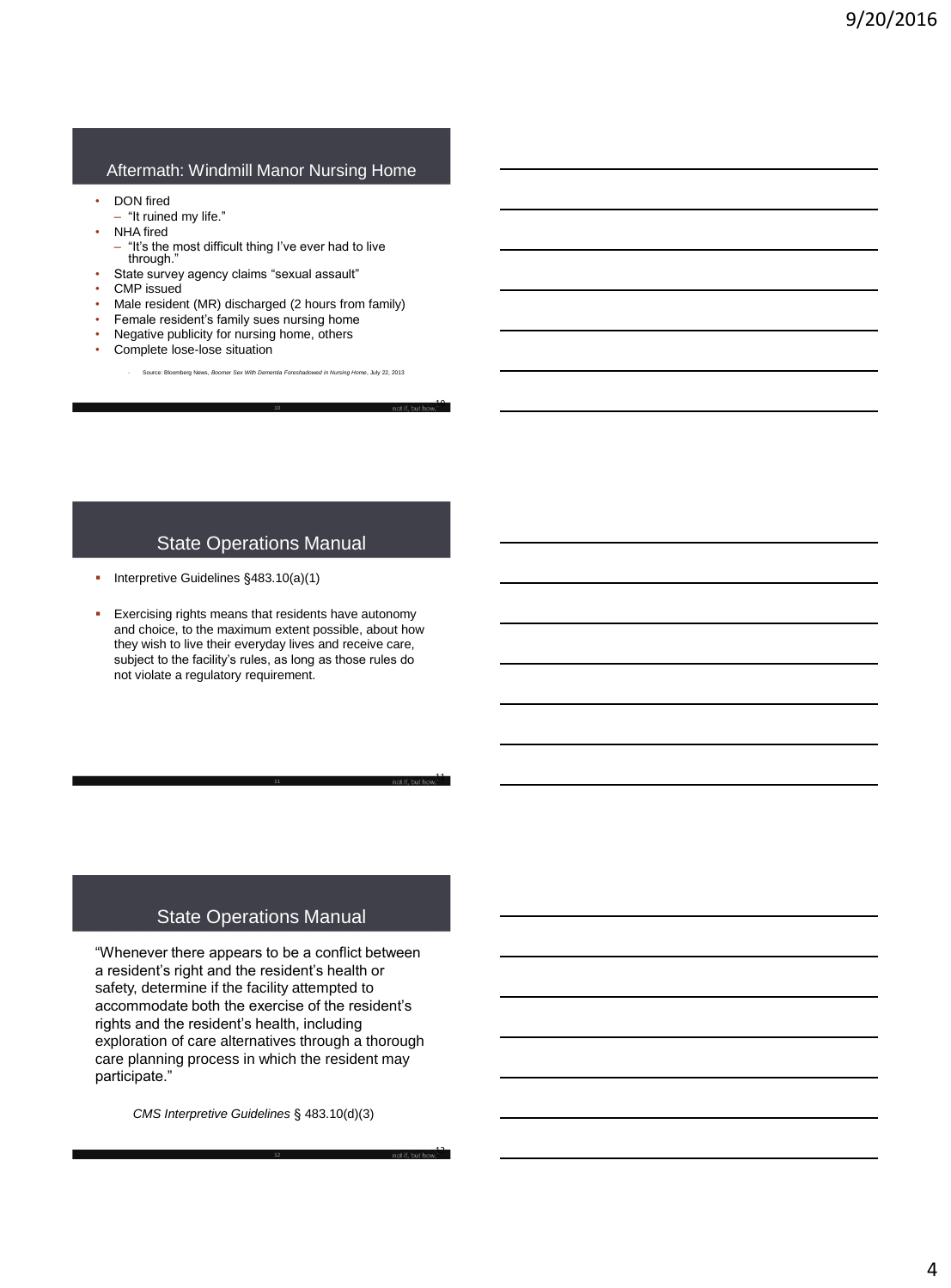# Statutory Authority

• "As the [Social Security] Act provides, a resident is to receive services with reasonable accommodation of individual needs and preferences 'except where the health or safety of the individual or other residents would be endangered . . . .' Act § 1819(c)(1)(A)(v)(I)."

13

14

• *Azalea Court v. CMS*, CR2134 (2010)

## Sexual Intimacy & Dementia

- Resident resident (includes same-sex couples)
- Resident employee
- Resident former employee
- Resident spouse
- Resident non-spouse
- Practice tip: Ongoing documented evaluation of capacity to consent is critical.

14

# Normal vs. Abnormal Sexual Behavior

- Obtaining adequate history of present illness
	- What is context, how frequent?
	- Is it a problem? For whom?
	- Other medical history
	- Attention seeking behavior?
	- Could this be normal? Something else explain the behavior? Is it being misinterpreted?
- Sexual activity/impulses/behavior can be normal
	- Often more biologic/emotional than intellectual
	- Normal behavior often misinterpreted as abnormal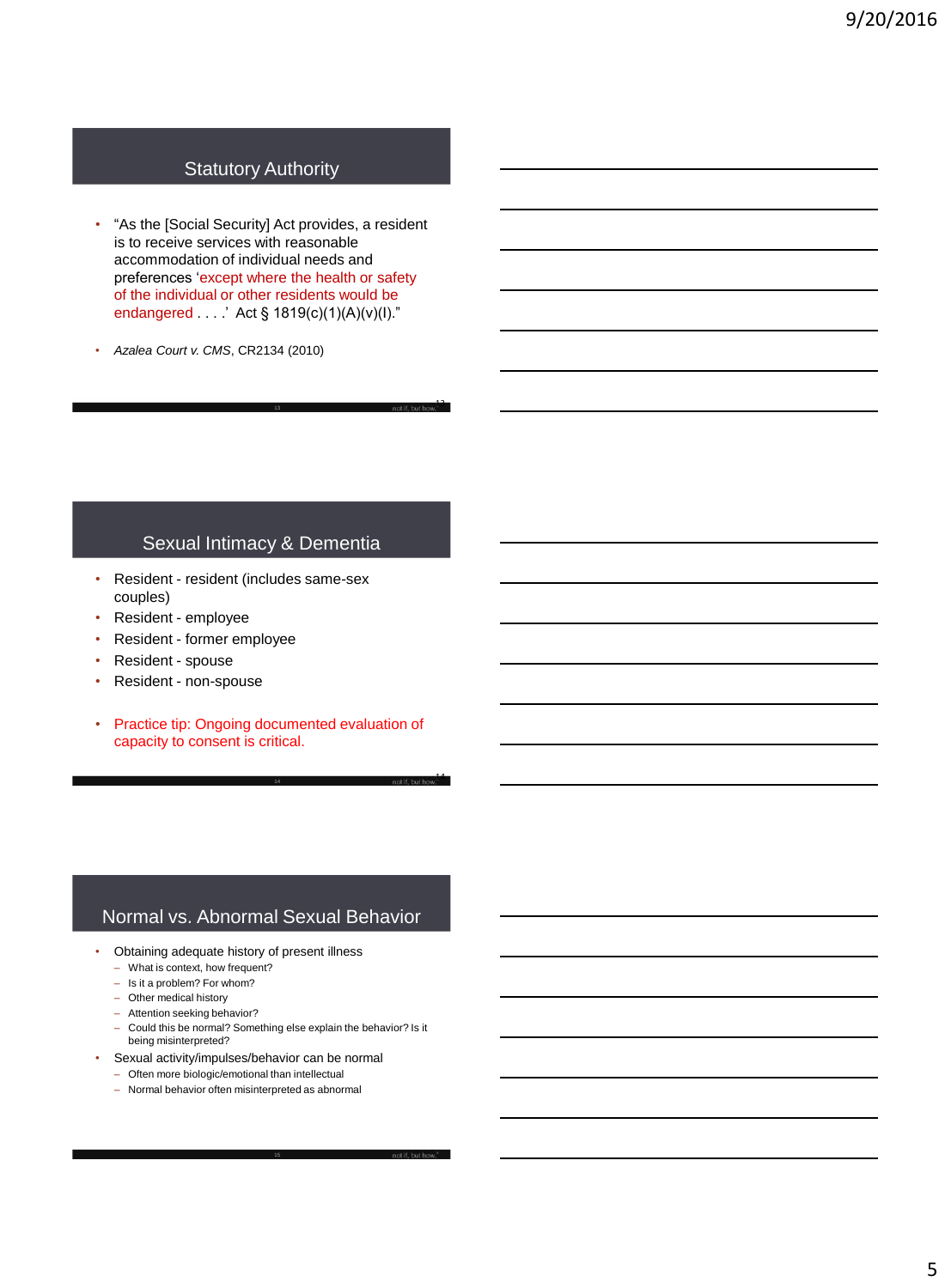## Determining Decision-Making Capacity (DMC)



Sexual Consent **Capacity** 

16

18

#### P. Lichtenberg: Questions to Assess Sexual Consent Capacity (cited in ABA/APA Handbook, p. 67)

- 1. Resident's awareness of relationship
- a. Is the resident aware of who is initiating sexual contact?
- b. Does the resident believe the other person is a spouse and, thus, acquiesces out of a delusional belief, or is he/she cognizant of the other's identity and intent?
- c. Can the patient state what level of sexual intimacy she/he would be comfortable with?
- 2. Resident's ability to avoid exploitation
- a. Is the behavior consistent with formerly held beliefs/values?
- b. Does the resident have the capacity to say "no" to uninvited sexual contact?
- 3. Resident's awareness of potential risks
- a. Does the resident realize that this relationship may be time limited?
- b. Can the resident describe how he/she will react when the relationship ends?
- 

## Determining Competency and Capacity

- Competency is a legal determination
- Capacity is a clinical determination
- Both may be transient
- Practice tip: Decision-making capacity may wax and wane; it is not necessarily static and neither should the assessment be.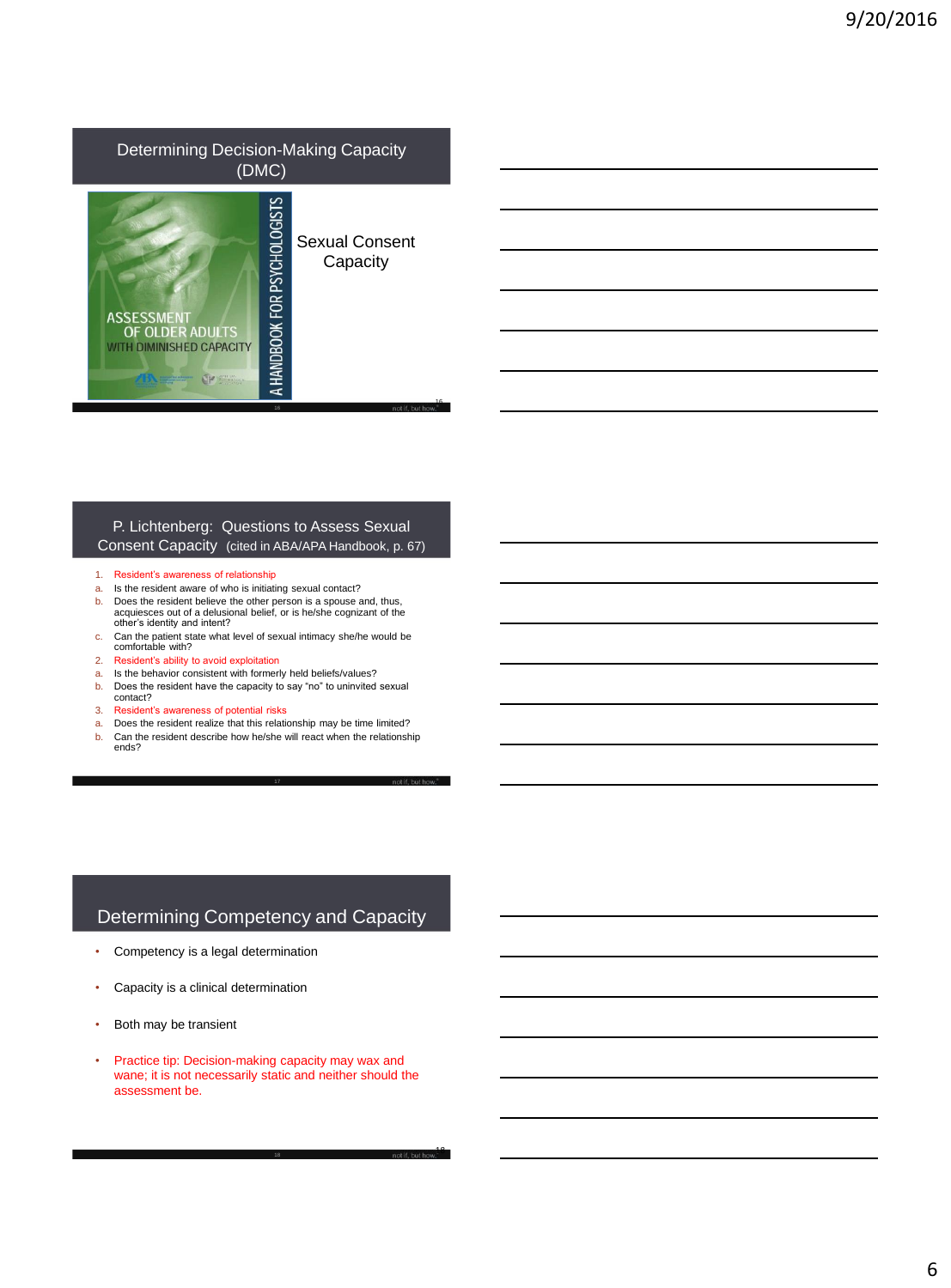# Capacity for Sexual Consent

- No universally accepted criteria for capacity to consent to sexual activity
- Legal standards and criteria vary across states
- No legal standard for the assessment process
- No specific assessment tools for assessment

### Capacity for Sexual Consent Consultation

19<br>19 Lyden, 2007 and Stavis, et al, 1999 in ABA-APA (2008) Assessment of Older Adults: Psychologist Handbook

- Generally Includes:
	- Evaluation of psychosocial history
	- Review of medical and psychiatric records
	- Clinical interview & behavioral observations
	- Medication review
	- Functional capacity assessment
	- Cognitive & mood assessment
	- Collateral interviews
	- Other information as deemed necessary
		- Refined skills in use of neuropsychological assessment instruments

20

21

## Salient Assessment Factors

- Time of day, place of assessment – Stimulus free environment; no 3rd party observers
- Is resident rested and sufficiently able to participate in assessment?
- (hearing/vision/language intact?)
- Clinician objectivity
- Standardized testing procedures
- Attention to cultural issues
	- Assessment in primary language?
	- Is interpreter needed?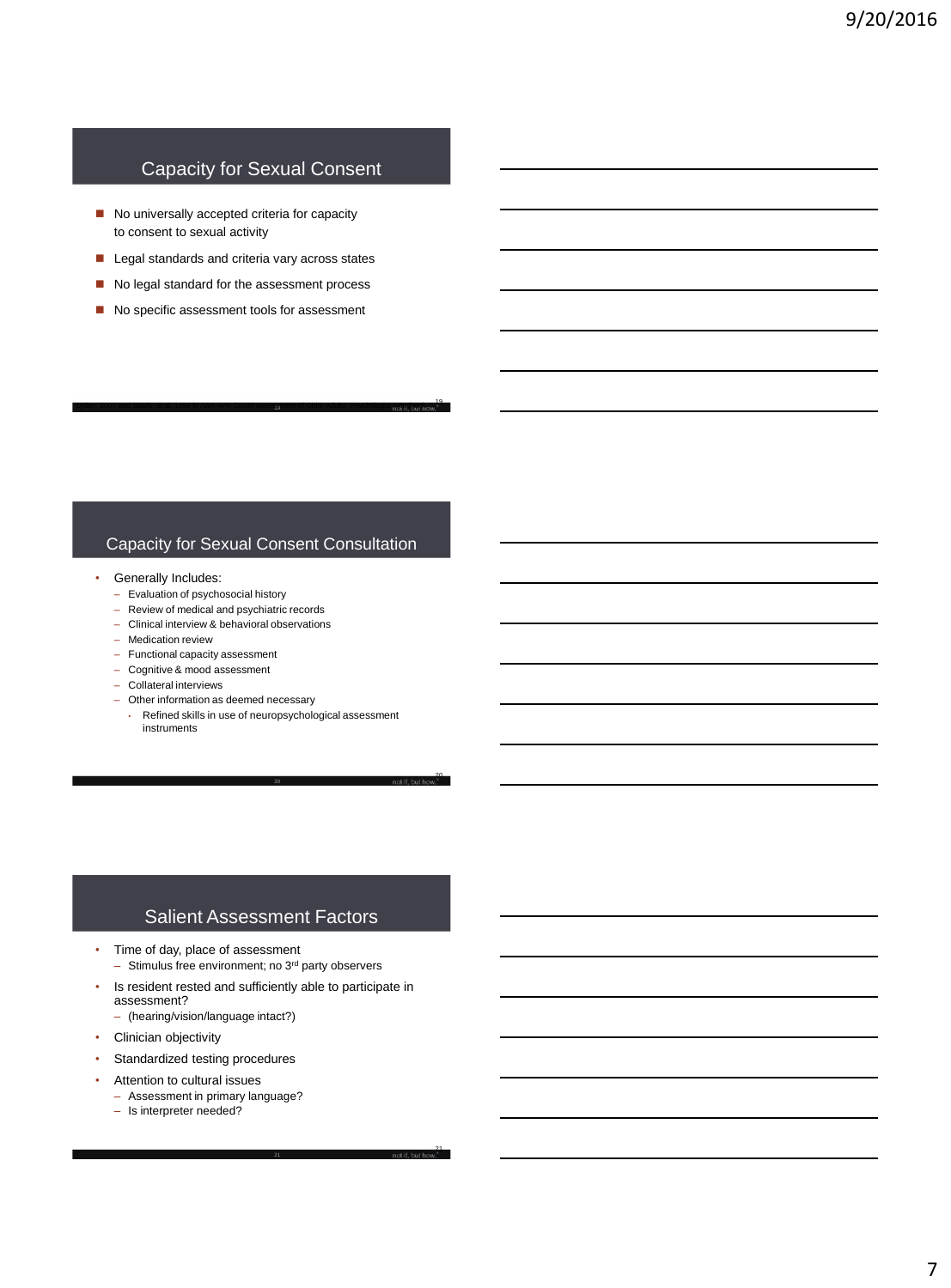# MMSE

| Maximum<br><b>Total Score</b><br>363 |                                                                                                                                                                                                                                                      |                          | Total<br>Sicore                                                                                                                                                                                                                                                                                                                                                                                                                    | Milde.<br>Moderate:<br>Service-                        | MMMSE > 2.1<br><b>MMSE 10-20</b><br><b>MAISE &lt;0</b> | Suggested guideline for determining the severity of cognitive impairment:<br>Expected decline in MMSE scores in untreated mild to moderate Algheimer's patient is 2 to 4 points per year." |  |  |  |
|--------------------------------------|------------------------------------------------------------------------------------------------------------------------------------------------------------------------------------------------------------------------------------------------------|--------------------------|------------------------------------------------------------------------------------------------------------------------------------------------------------------------------------------------------------------------------------------------------------------------------------------------------------------------------------------------------------------------------------------------------------------------------------|--------------------------------------------------------|--------------------------------------------------------|--------------------------------------------------------------------------------------------------------------------------------------------------------------------------------------------|--|--|--|
| $\mathbf{r}$                         | $\sim$ $\sim$<br>Copyrings Ask the patient to copy the flavor of interpreting<br>pentagons exactly as it is. All 10 angles must be property and<br>2 secont internect to form a 4-sided figure to score 1 point.<br>Tremor and rutation are ignored. |                          |                                                                                                                                                                                                                                                                                                                                                                                                                                    |                                                        |                                                        |                                                                                                                                                                                            |  |  |  |
| ٠                                    |                                                                                                                                                                                                                                                      | $\epsilon$ $\rightarrow$ | Writings Give the patient a blank piece of paper and ask him/her to write a sentence. Do not dictate a<br>sentence; it is to be written spontaneously. It must contain a subject and verb and be sensible. Correct<br>grammar and monchastion are not proposers.                                                                                                                                                                   |                                                        |                                                        |                                                                                                                                                                                            |  |  |  |
| $\mathbf{r}$                         |                                                                                                                                                                                                                                                      | (3)                      | Reading: On a blank piece of paper, print the sentence "CLOSE YOUR EYES" in letters large enough<br>for the patient to see clearly. Ask him/her to read it and do what it says. Score I point only if ho'she<br>actually closes his/har ever.                                                                                                                                                                                      |                                                        |                                                        |                                                                                                                                                                                            |  |  |  |
| $\mathbf{x}$                         | v                                                                                                                                                                                                                                                    | - 5                      | 3-Stage Command: Give the patient a piece of blank paper and sak him/her to 'take a piece of namer in<br>your right hand, fold it in half, put it on the floor." Score 1 point for each part correctly executed.                                                                                                                                                                                                                   |                                                        |                                                        |                                                                                                                                                                                            |  |  |  |
| ٠                                    |                                                                                                                                                                                                                                                      | - 2                      | Repetition: Ask the patient to repeat the phrase "No ifs, ands, or buts" after you.                                                                                                                                                                                                                                                                                                                                                |                                                        |                                                        |                                                                                                                                                                                            |  |  |  |
| $\overline{a}$                       |                                                                                                                                                                                                                                                      |                          | <b>LANGUAGE</b><br>Namings Show the patient a wristwatch and sak him/her what it is. Repeat for precil.                                                                                                                                                                                                                                                                                                                            |                                                        |                                                        |                                                                                                                                                                                            |  |  |  |
| $\mathbf{x}$                         |                                                                                                                                                                                                                                                      | $\sim$                   | <b><i>BUILDAY</i></b><br>Ask the patient to recall the 3 items repeated above (eg. "apple." "table." "penny").                                                                                                                                                                                                                                                                                                                     |                                                        |                                                        |                                                                                                                                                                                            |  |  |  |
| $\alpha$                             |                                                                                                                                                                                                                                                      | $\rightarrow$            | ATTENTION AND CALCULATION<br>Ask the patient to begin with 100 and count backwards by 7. Stop after 5 subtractions (95, 86, 79, 72,<br>66). Score the total number of correct answers. If the patient cannot or will not perform the serial 7s.<br>task, ask him/see to spell the word "WORLD" backwards. The accee is the number of letters in the<br>correct seder (eg. DLROW = 5; DLRW = 4; DLORW, DLW = 5; OW = 2; DRLWO = 1). |                                                        |                                                        |                                                                                                                                                                                            |  |  |  |
| $\overline{\phantom{a}}$             |                                                                                                                                                                                                                                                      | $\rightarrow$            | <b>REGISTRATION</b><br>Ask the patient if you may test his/see memory. Then any the names of 3 unrelated objects, clearly and<br>showly, about one second for each teg. "spubs." "sable." "penny"). After you have said all 3, ask himdue;<br>to repeat them. This first repetition determines the score (0-3), but keep saying them until batshe can<br>repeat all 5, op to 6 trials.                                             |                                                        |                                                        |                                                                                                                                                                                            |  |  |  |
| $\sim$                               |                                                                                                                                                                                                                                                      | $\mathbf{r}$             | 2. "Where are we?" (state) (county) (town or city) (hospital) (floor).                                                                                                                                                                                                                                                                                                                                                             |                                                        |                                                        |                                                                                                                                                                                            |  |  |  |
| i.                                   |                                                                                                                                                                                                                                                      |                          | <b>ORIENTATION</b>                                                                                                                                                                                                                                                                                                                                                                                                                 | 1. "What is the Cyear) (season) (date) (day) (month)?" |                                                        |                                                                                                                                                                                            |  |  |  |
| <b>Maximum</b><br><b>Summer</b>      |                                                                                                                                                                                                                                                      | <b>Nones</b>             |                                                                                                                                                                                                                                                                                                                                                                                                                                    |                                                        |                                                        |                                                                                                                                                                                            |  |  |  |
|                                      |                                                                                                                                                                                                                                                      |                          |                                                                                                                                                                                                                                                                                                                                                                                                                                    |                                                        |                                                        | Make the patient comfortable and establish rapport. Ask questions in the onler listed. Total possible score is 30.                                                                         |  |  |  |

#### The Right to Adequate Protection from Unconsented-to Sexual Aggression in LTC

- Survey of 300 NHs in 3 states: **17-25% of NH residents had unpleasant experiences from hypersexual behavior of other residents**; 20-30% of these required staff intervention (1)
- 60-67% of victims of elder sexual abuse have dementia (2)
- 3-7% of NHs house an identified sex offender (3)
- 1. Holmes D et al. Int J Ger Psych 1997;12:695-701. Cited in Rosen et al. JAGS 2010;58:1070-1079.
- 2. Ramsey-Klawsnik et al. J Elder Abuse and Neglect 2008;20:353-376. Burgess et al. JAGS 2006;54:1154-1155. Cited in Rosen, et al.
- 3. Corson TR, Nadash P. JAMDA 2013;14:787-790.

#### Challenges to Authentic Sexual Consent in **Dementia**

- **No universal definition of capacity** for sexual consent in dementia
- **No standardized tool for assessing capacity** for sexual consent in dementia
- **Cultural diversity** concerning sexual ethics
- **Lack of knowledge, ageist bias** re: older adult intimacy in LTC
- Potential tension between **resident privacy** and **role of family**
- **What is at stake: Is it consensual sexual activity, is it inappropriate sexual behavior, is it abuse, or is it rape?**

24

**Resident rights vs. resident safety conundrum**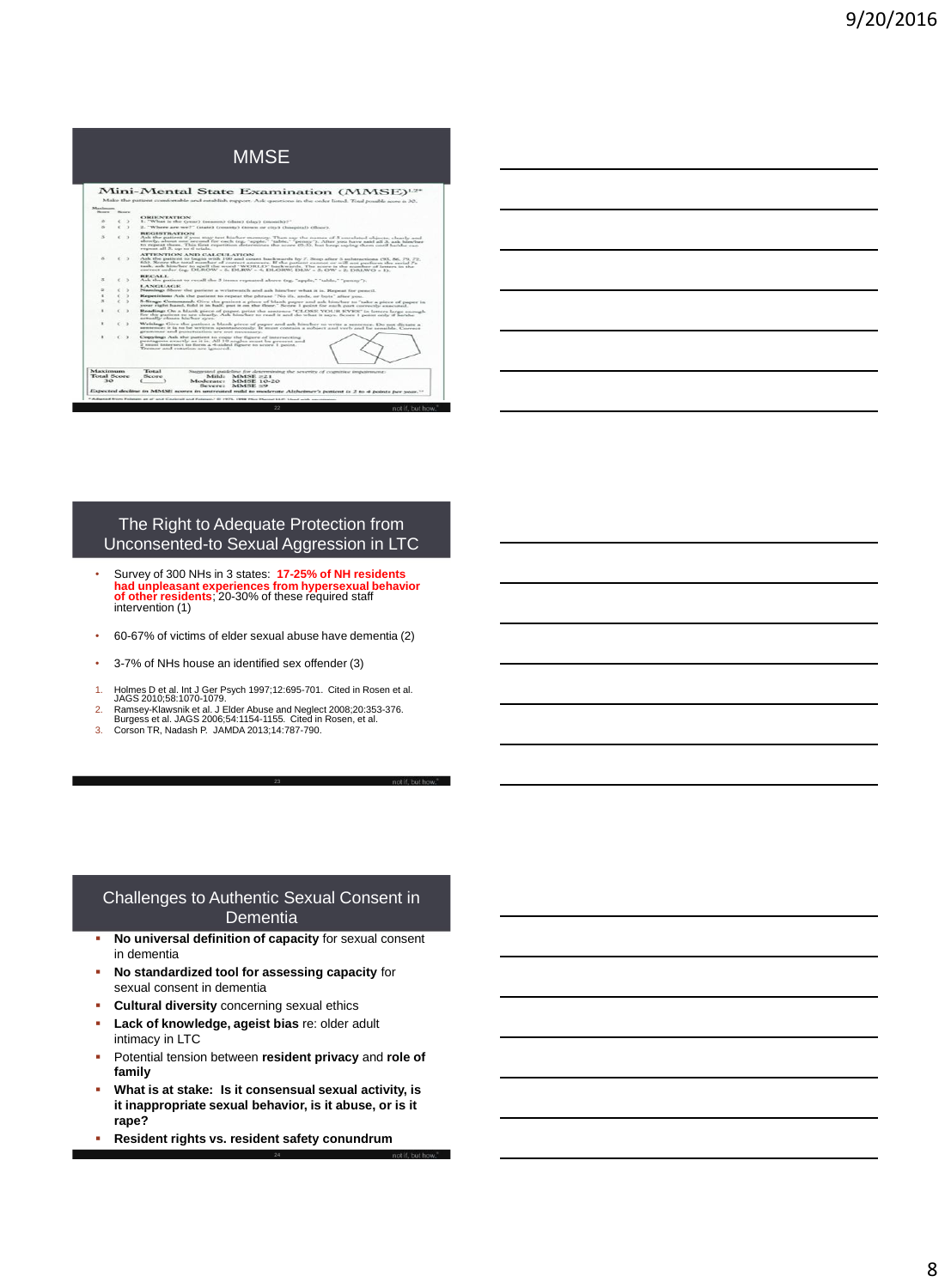#### LTC Ombudsmen's Perspectives on Sexual Consent in Dementia (31 Ombudsmen in 6 states)

- Issues: risks; limited knowledge; lack of privacy; conflicts of values
- Conflicts between freedoms, rights and protection
- Support and education for spouse as well as resident

"Medical history and records, personal interviews, involvement of other medical professionals and psychiatrists, and substitute decision makers such as family members or medical powers of attorneys were all used to assess capacity."

"An ombudsman's goal is to consider the situation from the resident's perspective and advocate for their best interests. This is difficult to achieve when the issue of consent is ambiguous."

Cornelison and Doll. *The Gerontologist* 2012;53(5):780-789.

#### Perspectives of Family Members with Loved Ones in LTC on Sexual Consent in Dementia

#### **"Residents can go so far, but not all the way"**

- Families want residents to have happiness and quality of life
- Mixed opinions on capacity to consent to intercourse in dementia

#### **"It's difficult for the staff to cope"**

- Families are sympathetic to the dilemmas faced by nursing staff
- Perceived lack of training, lack of time, and legal jeopardy for staff

#### **"We need to know what's going on"**

- Families are consistently adamant that they should be informed
- Some assert it is their legal right

Some cite the pain of being surprised when they find out Bauer et al. Dementia 2014;13:571-585.

26

# LTC Sexuality Policies

- **2013 AMDA Sexuality survey** 
	- $N = 175$ , mostly CMDs
		- □ 30% Formal training re intimacy/sexuality in LTC
		- □ 23% Institutional policies
		- □ 13% Staff training
- 2015 national survey re: sexual activity in LTC
	- N = 366 Directors of Nursing
	- Total Policies 135
		- Written policies **78**
		- Policies are not uniform

27 Bach & Meyers (2013). AMDA. Lester, et al. (2016). Sex in Nsg Homes: Policies Governing Sexual Activity. JAMDA. 17: 71-74.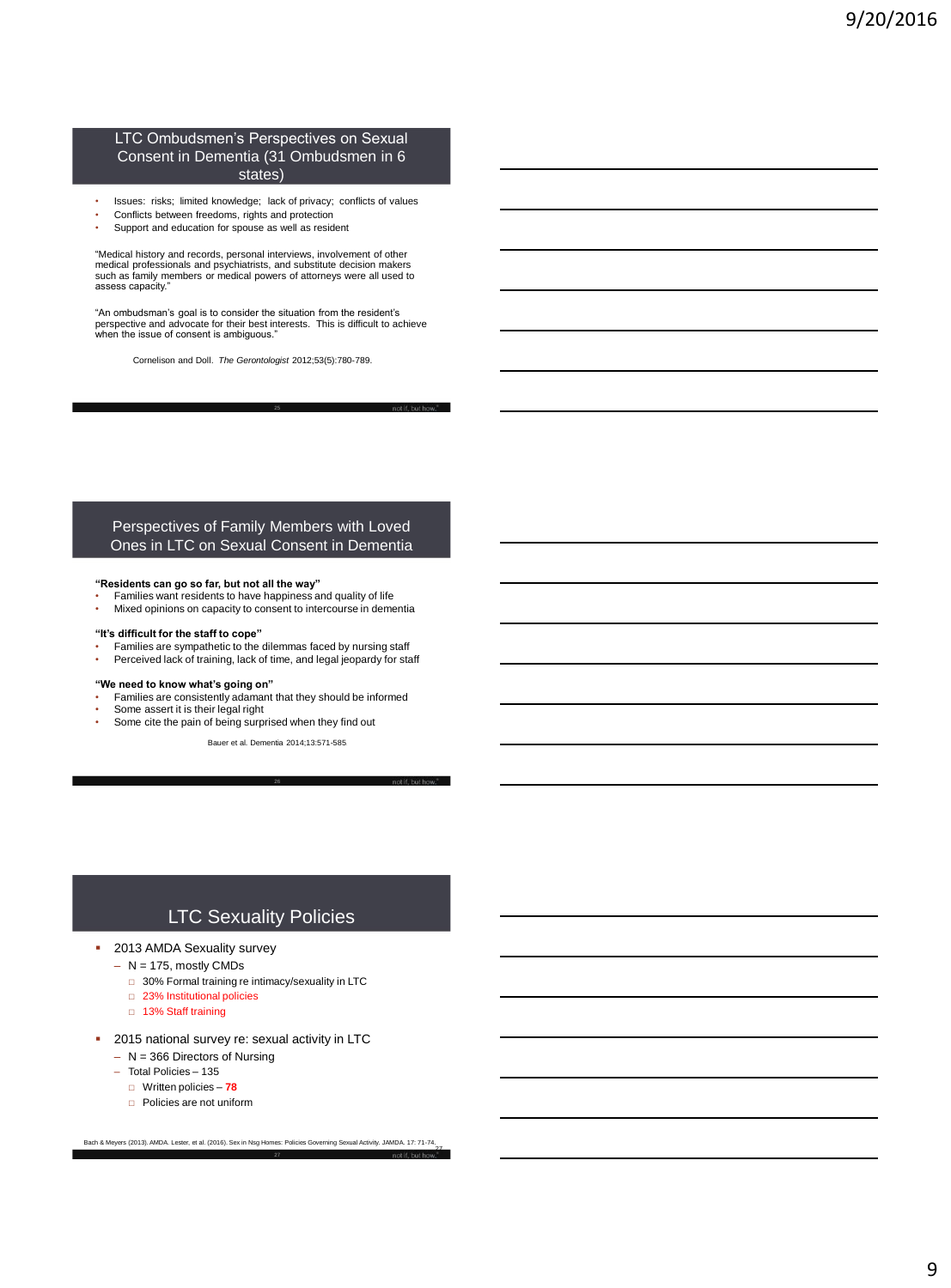# Tips for Policies and Procedures

- Create & disseminate clearly written P & P – Include on web site & in marketing materials
- Educate administrators, providers, staff, residents, families
- Provide ongoing in-service education for staff
- Reinforce sensitivity training & support for policy implementation
- Include policies in admission package to resident & family.

28

30

• Optimize communication among all stakeholders



### What can a Facility do to minimize, if not eliminate liability?

- The first step is recognizing the potential problems
- Learn from others' mistakes (Lessons Learned)
- Be proactive
- Continue to evaluate your approach, revise PRN